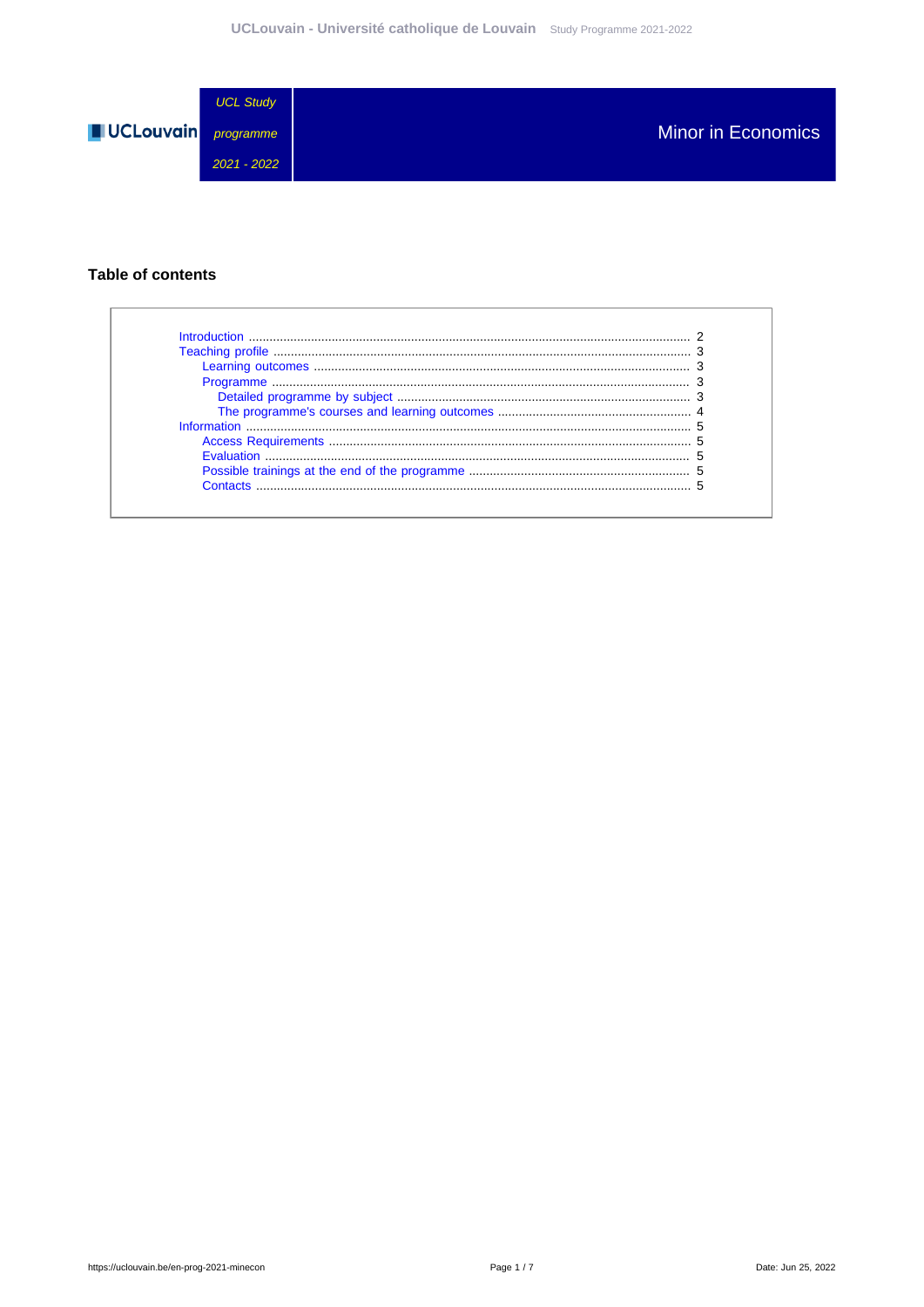**MINECON - Introduction**

<span id="page-1-0"></span>**Introduction**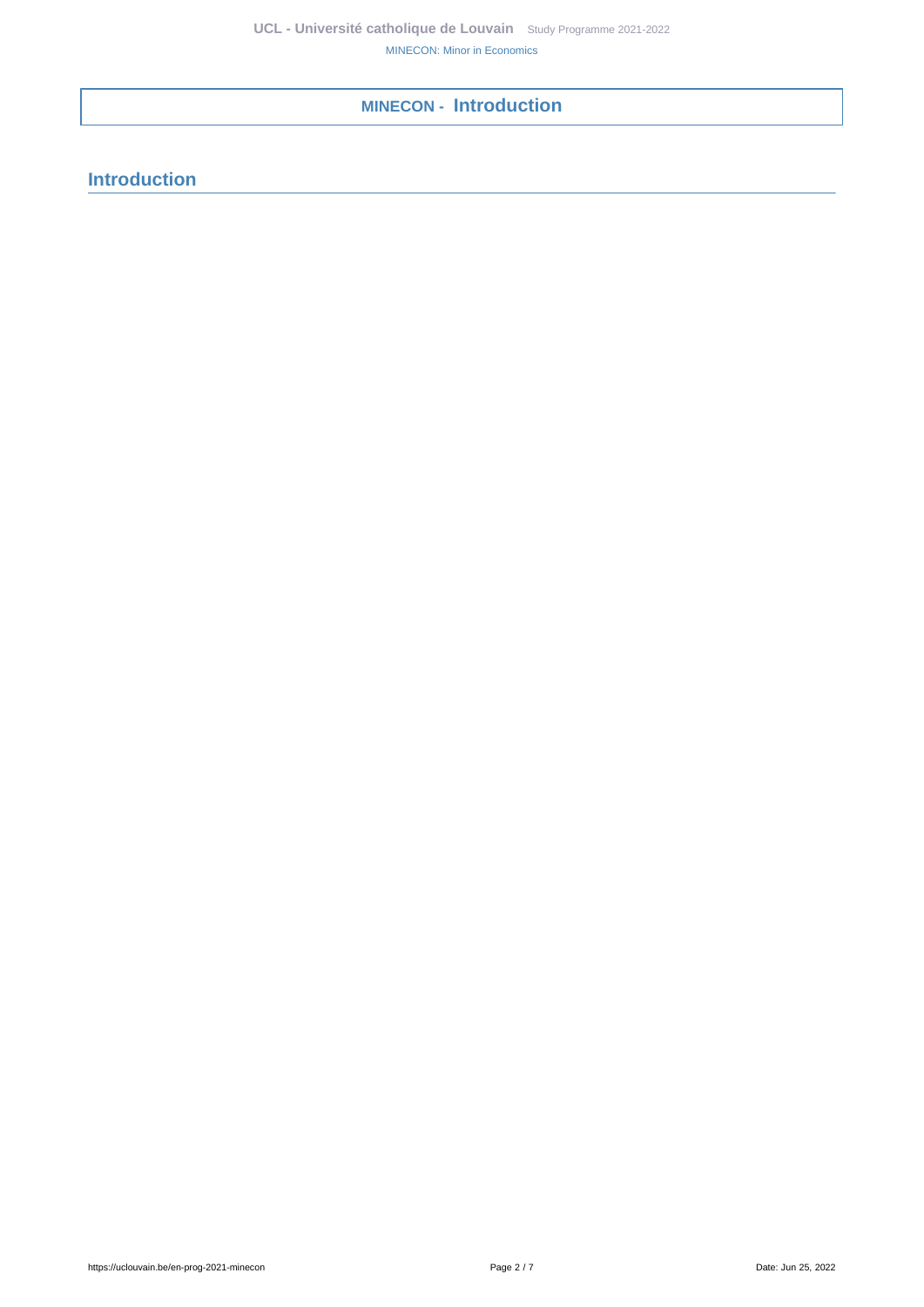## **MINECON - Teaching profile**

## <span id="page-2-1"></span><span id="page-2-0"></span>**Learning outcomes**

The minor in economics gives students an introduction to the basic disciplines of economic science (knowledge) and the way we apply the tools of economic analysis to concrete problems (know-how).

Under certain conditions, the minor gives students access to the Master's in economics.

On successful completion of this programme, each student is able to :

1. Maîtriser, avec la rigueur exigée par les sciences économiques, les fondements théoriques (connaissances, concepts, outils, ...) qui constituent les prérequis indispensables dans une perspective de (ré)orientation vers le master en sciences économiques.

2. S'approprier et maitriser les fondements de la démarche scientifique (méthodologie de recherche et outils méthodologiques spécifiques aux sciences économiques), prérequis indispensables dans une perspective de (ré)orientation vers le master en sciences économiques.

3. Faire preuve d'une bonne capacité d'analyse et de raisonnement spécifiques aux sciences économiques, avec la rigueur requise.

4. Appréhender, questionner, analyser, discuter et résoudre une problématique spécifique en économie, en mobilisant les fondements disciplinaires et méthodologiques pertinents.

5. Développer un angle de lecture et une analyse critique et réflexive spécifiques aux sciences économiques.

## <span id="page-2-2"></span>**Programme**

### <span id="page-2-3"></span>**DETAILED PROGRAMME BY SUBJECT**

#### **O** Mandatory

#### **83 Optional**

- $\triangle$  Not offered in 2021-2022
- Not offered in 2021-2022 but offered the following year
- $\oplus$  Offered in 2021-2022 but not the following year
- $\Delta \oplus$  Not offered in 2021-2022 or the following year
- **Activity with requisites** 
	- Teaching language (FR, EN, ES, NL, DE, ...)

Click on the course title to see detailed informations (objectives, methods, evaluation...)

#### 30 crédits

#### **Content:**

 **Cours de base (21 credits)**

#### **En Economie**

Les étudiants inscrits dans les bacheliers en SPOL, SOCA et HUSO doivent remplacer LECGE1212 « Macroéconomie » par une autre activité de 5 crédits de la liste des cours au choix

| <b>O</b> LECGE1212 | <b>Macroeconomics</b> | <b>Etienne De Callatay</b><br><b>Hélène Latzer</b><br><i>(compensates)</i><br><b>Fabio Mariani)</b><br><b>Vincent Vandenberghe</b> | [q1 or q2] $[45h+15h]$ [5 Credits] | $x \times$ |
|--------------------|-----------------------|------------------------------------------------------------------------------------------------------------------------------------|------------------------------------|------------|
| <b>O</b> LECGE1222 | <b>Microeconomics</b> | Johannes Johnen<br><b>Arastou Khatibi</b><br><b>François Maniquet</b>                                                              | [q1 or q2] $[45h+15h]$ [5 Credits] | $x \times$ |

#### **En Statistique**

|  | <b>O</b> LECGE1224 Economics and Management Statistics | Cédric Heuchenne | $[q2]$ [30h+15h] [5 Credits] | <b>XX</b> |  |
|--|--------------------------------------------------------|------------------|------------------------------|-----------|--|
|--|--------------------------------------------------------|------------------|------------------------------|-----------|--|

#### **En Méthodes mathématiques**

Year 2 3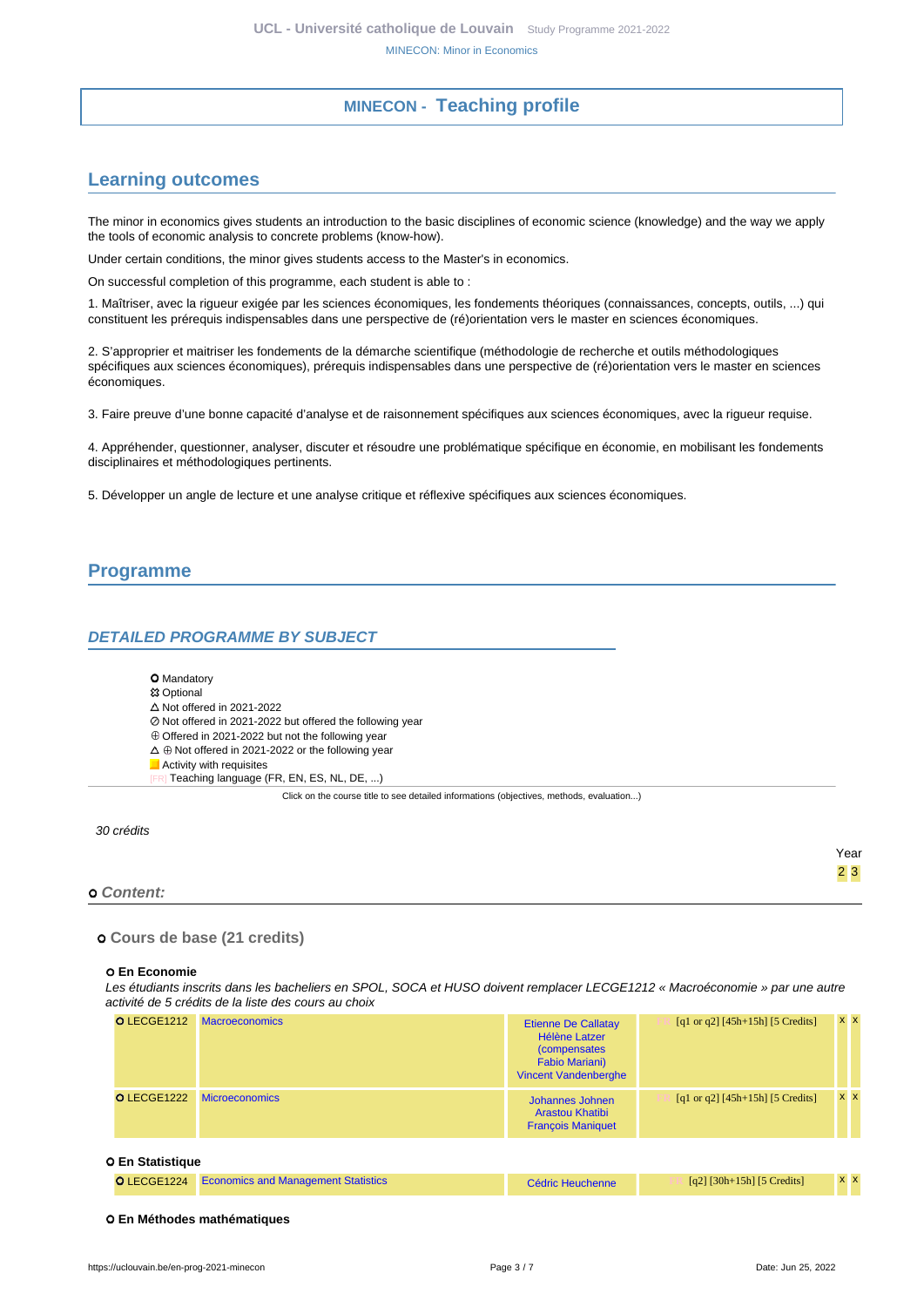Year  $2<sup>2</sup>$ 

|                                                        |                                                              |                            | 25.       |  |
|--------------------------------------------------------|--------------------------------------------------------------|----------------------------|-----------|--|
| O LECGE1230 Mathematics in Economics and Management II | Maria del Carmen<br>Camacho Pérez<br><b>Pieter Klaessens</b> | [q1] [45h+30h] [6 Credits] | <b>XX</b> |  |

### **Cours d'approfondissement (9 credits)**

En fonction des connaissances de départ

| <b>&amp; LECGE1121</b> | <b>Economic and Social History</b>       | <b>Emmanuel Debruyne</b>                                         | $[q1]$ [30h] [4 Credits]              | <b>x</b> x |
|------------------------|------------------------------------------|------------------------------------------------------------------|---------------------------------------|------------|
| <b>&amp; LECGE1216</b> | <b>Growth and Development</b>            | Mélanie Lefèvre<br><i>(compensates)</i><br>David De La Croix)    | $\lceil q_1 \rceil$ [30h] [5 Credits] | $x \times$ |
| <b>&amp; LECGE1217</b> | <b>History of Economic Theories</b>      | Luca Pensieroso                                                  | $[q2]$ [30h] [5 Credits]              | $x \times$ |
| <b>83 LECGE1228</b>    | <b>Regional Economics</b>                | <b>Joseph Gomes</b>                                              | $[q2]$ [30h+10h] [5 Credits]          | $x \mid x$ |
| <b>&amp; LECGE1312</b> | <b>Public Economics</b>                  | <b>Jean Hindriks</b>                                             | $[q2]$ [30h+15h] [5 Credits]          | $x \, x$   |
| <b>&amp; LECGE1333</b> | Game theory and information in economics |                                                                  | [q2] [30h+10h] [5 Credits] $\Delta$   | $x \times$ |
| <b>&amp; LECGE1316</b> | <b>Econometrics</b>                      | <b>Michel Beine</b><br>(compensates)<br><b>Muriel Dejemeppe)</b> | $[q1]$ [30h+15h] [5 Credits]          | $x \times$ |
| <b>&amp; LECGE1330</b> | Industrial organization                  | <b>Paul Belleflamme</b>                                          | [q1] $[30h+15h]$ [5 Credits]          | $x \times$ |
| <b>&amp; LECGE1331</b> | <b>European Economy</b>                  | <b>Xavier Debrun</b>                                             | $[q2]$ [30h+15h] [5 Credits]          | $x \times$ |

## <span id="page-3-0"></span>**THE PROGRAMME'S COURSES AND LEARNING OUTCOMES**

For each UCLouvain training programme, a [reference framework of learning outcomes](https://uclouvain.be/en-prog-2021-minecon-competences_et_acquis.html) specifies the the skills expected of every graduate on completion of the programme. Course unit descriptions specify targeted learning outcomes, as well as the unit's contribution to reference framework of learning outcomes.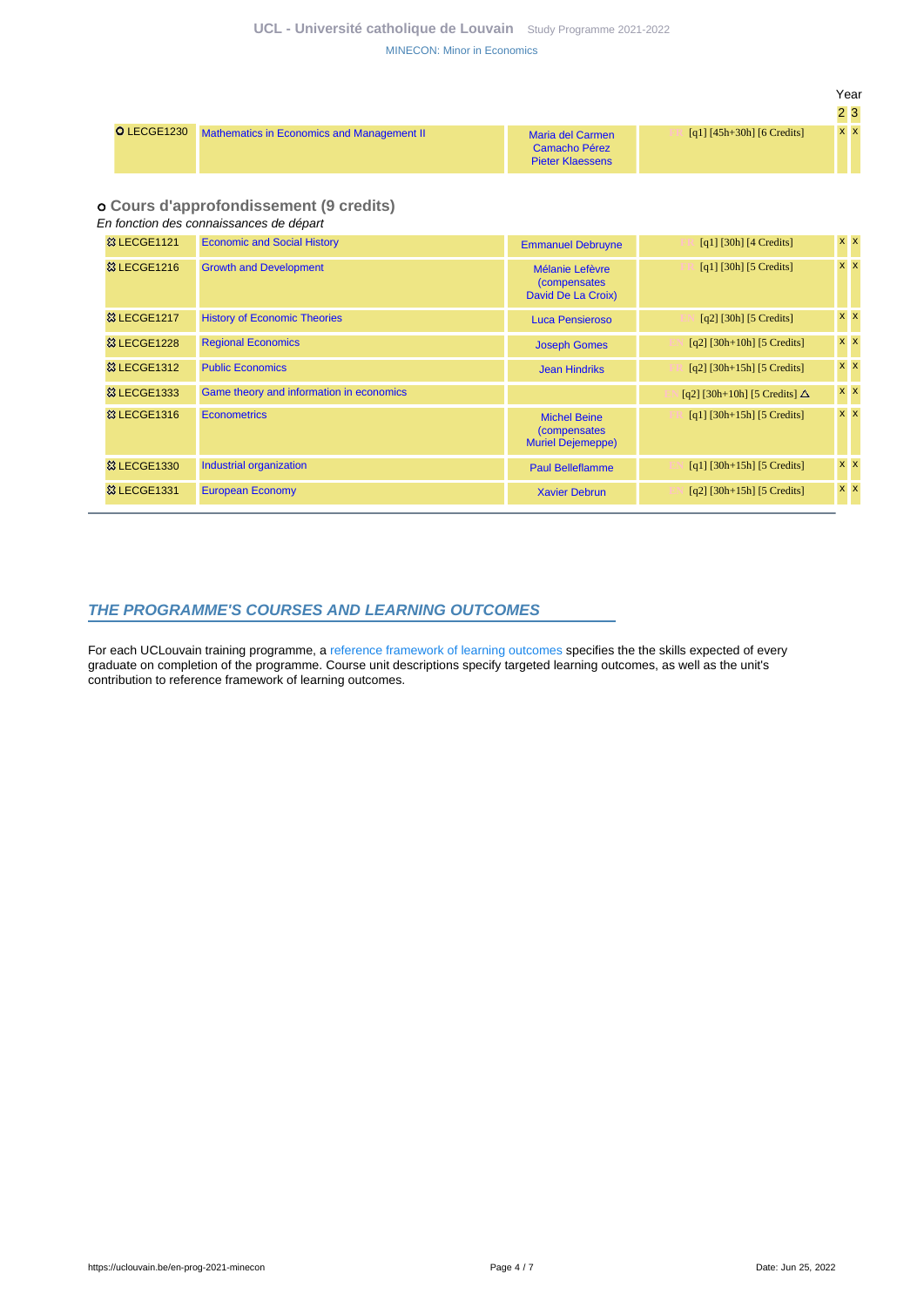## **MINECON - Information**

# <span id="page-4-1"></span><span id="page-4-0"></span>**Access Requirements**

## **Specific Admission Requirements**

The minor in economics is accessible to all baccalaureate students.

Students taking the minor are required to learn about statistics and mathematics applied to economics.

## <span id="page-4-2"></span>**Evaluation**

**The evaluation methods comply with the [regulations concerning studies and exams](https://uclouvain.be/fr/decouvrir/rgee.html). More detailed explanation of the modalities specific to each learning unit are available on their description sheets under the heading "Learning outcomes evaluation method".**

# <span id="page-4-3"></span>**Possible trainings at the end of the programme**

Master's in economics :

- Direct access for students who hold a baccalaureate other than economics or management, if the student has taken the following course during his/her program:

• in economics :

ECGE1222 Micro-économie [45h+15h] (5 credits) ECGE1212 Macro-économie [45h+15h] (5 credits

)

• in quantitative methods

 ECGE1214 Mathématiques 2[45h+30h](6) (ou cours équivalent) ECGE1224 Statistiques 2 [30h+15h] (5) (ou cours équivalent) ECGE1316 Econométrie [30h+15h] (5)

• a choice of 5 credits from amongst :

ECGE1312 Economie publique [30h+15h](5 credits) ECGE1311 Economie industrielle [30h+15h] (5 credits) ECGE1313<br>Economie européenne [30h+15h] (5 credits) ECGE1225 Théorie des jeux et économie de l'information [30h+10h](5 cre ECGE1225 Théorie des jeux et économie de l'information [30h+10h](5 credits)

- Access to other bachelors under certain conditions (with the agreement of the person in charge of the program) : consideration will be given to the whole of the student's baccalaureate course and, where the student has not taken the required courses, these can be added to the Master's in economics program (maximum 15 credits)

## <span id="page-4-4"></span>**Contacts**

### **Curriculum Management**

Entity

Denomination [\(SESP\)](https://uclouvain.be/repertoires/entites/sesp)

Acronym SESP

Academic supervisor: [Luca Pensieroso](https://uclouvain.be/repertoires/luca.pensieroso) Useful Contact(s)

Structure entity SSH/ESPO/SESP Faculty Faculty of Economic, Social and Political Sciences and Communication [\(ESPO\)](https://uclouvain.be/repertoires/entites/espo) Sector **Human Sciences** [\(SSH\)](https://uclouvain.be/repertoires/entites/ssh) Postal address **Postal address Place Montesquieu 1 - bte L2.08.08** 1348 Louvain-la-Neuve Tel: [+32 \(0\) 10 47 41 16](https://uclouvain.be/tel:+3210474116) - Fax: [+32 \(0\) 10 47 45 61](https://uclouvain.be/tel:+3210474561)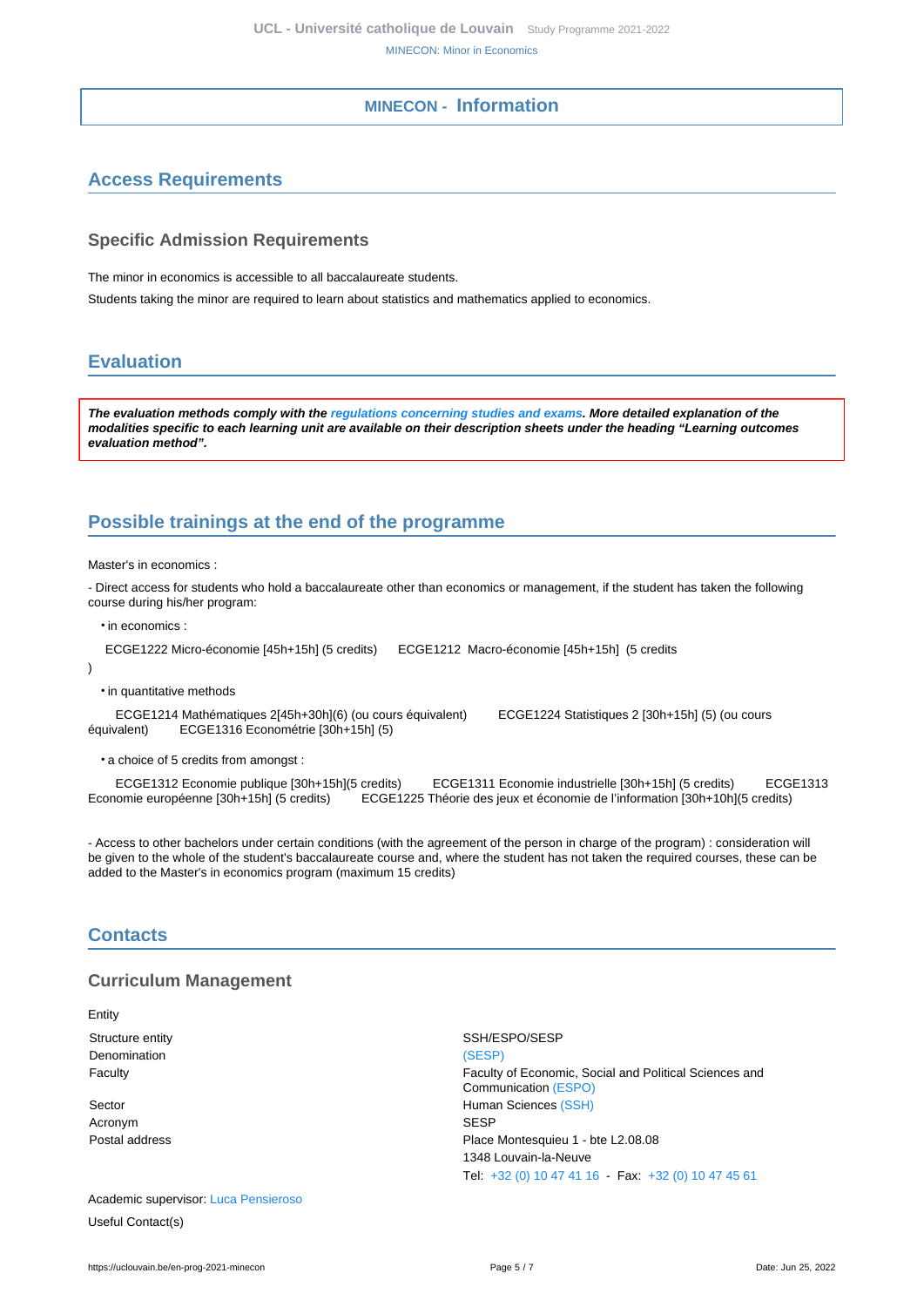• Responsable administrative: [Marie Gilot](https://uclouvain.be/repertoires/marie.gilot)